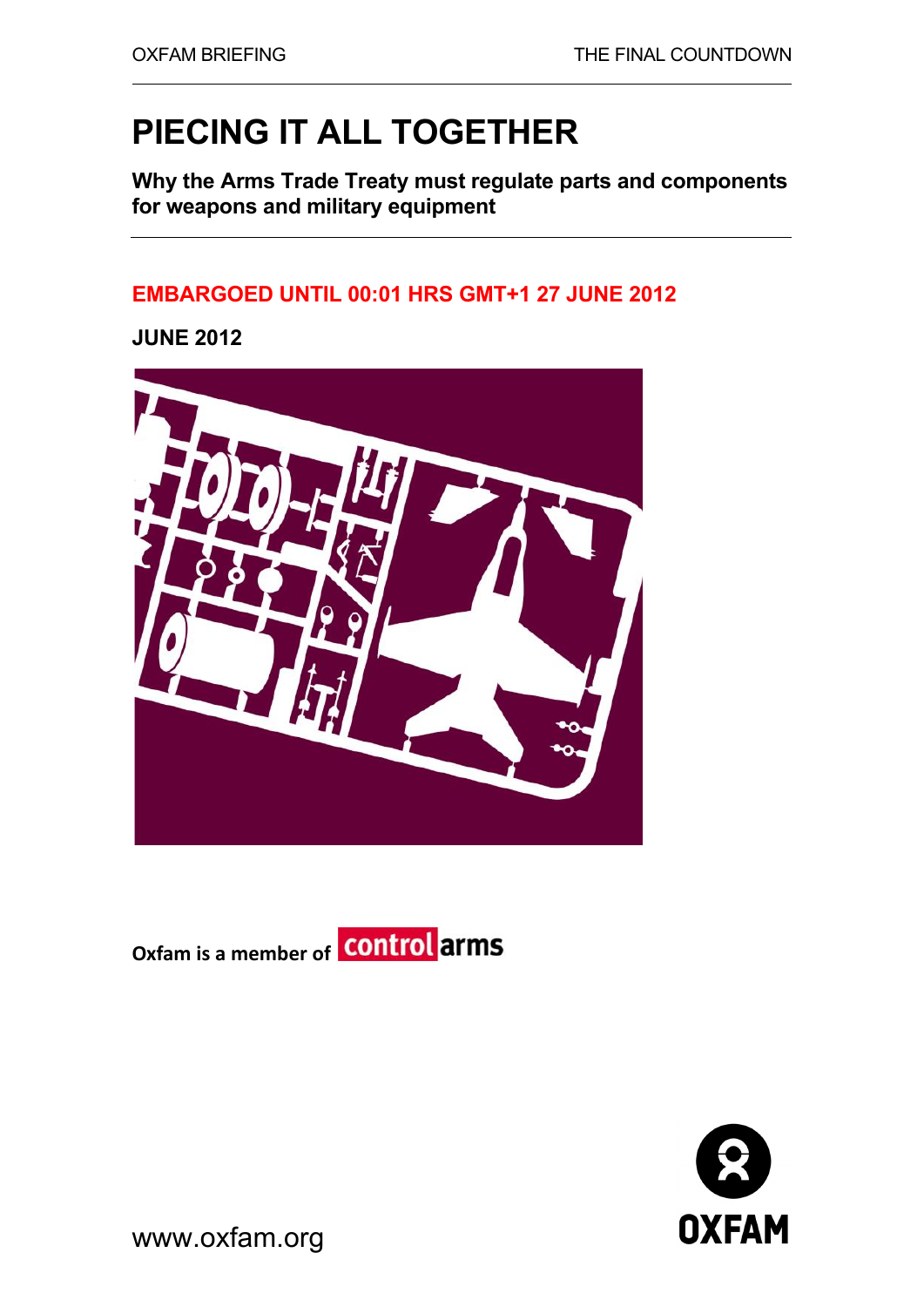#### **Summary**

- Modern weapons and military equipment cannot be made or maintained without parts and components. But these are traded around the world in a globalised market that is poorly regulated.
- Between 2008 and 2011, the global trade in parts and components was worth at least \$9.7bn.
- Weapons are assembled from components sourced from all corners of the world frequently from countries without any effective arms transfer controls.
- The poorly regulated trade in spare parts allows irresponsible users to circumvent arms embargoes.
- The Arms Trade Treaty provides a unique opportunity to regulate the specialised parts and components used in the arms trade and, indeed, will be fatally flawed if it does not do so.

# THE CASE FOR GLOBAL REGULATION OF THE TRADE IN PARTS AND COMPONENTS

Modern weapons and military equipment cannot be made or maintained without the parts and components that are traded around the world in a globalised market. Without regulating this trade alongside the trade in complete weapons, it will be impossible to reduce the impact of irresponsible arms transfers on human rights, security, and development.

**Between 2008 and 2011, the global trade in parts and components was worth at least \$9.7bn.**<sup>1</sup> This vast stockpile of weapons parts ranged from high-end components for aircraft to parts for small arms and light weapons (SALW). Without this huge movement of parts and components, the arms trade as we know it could not exist.

### **Parts and components in small arms production**

The vast majority of the weapons and ammunition used in conflicts in Africa, including rifles, rocket-propelled grenades (RPGs), mortars, machine guns, and similar SALW are imported from outside the continent.<sup>2</sup> There is, however, a burgeoning industry of SALW production in several sub-Saharan African countries, which has been facilitated with the assistance of countries outside the region. In many cases this trade is legitimate, but in others the weapons are used to commit violations of international humanitarian and human rights law.

One of the products in widespread production and circulation across Africa is the Kalashnikov (or the AK-47) rifle – dubbed by Oxfam in 2006 as the 'world's favourite killing machine'.<sup>3</sup> The effects of this rifle have been particularly devastating to Africa. Between 1990 and 2005, the continent lost more than \$18bn every year due to armed conflict.<sup>4</sup> Today, some 50 to 70 million rifles are in circulation, and have been used in nearly all the continent's wars and rebellions in the past 70 years. This is in part due to multiple local production sources, and also the activities of criminal brokers like Viktor Bout. Cheap and simple to maintain, the AK-47 is the weapon of choice in many countries lacking in technological capacity.

Several Ethiopian companies produce Kalashnikov rifles, mortars, grenade launchers, and small arms ammunition. The Gafat Armament Engineering Complex (GAEC) began producing the Kalashnikov variant, the AK-103, in the 1990s, with assistance, parts, and raw material from North Korea.<sup>5</sup> Further parts were imported in 2006.<sup>6</sup> This weapon was used in the Ethiopia– Eritrea War of 1998–2006 and in the Ethiopian invasion of Somalia in 2008.

Nigeria's Defence Industries Corporation also produces a version of the Kalashnikov rifle and its ammunition, with assistance from China.<sup>7</sup> The firm claims that it is able to assemble Belgian mortars, Soviet-era rifles, and RPGs, as well as Belgian and Italian light machine guns.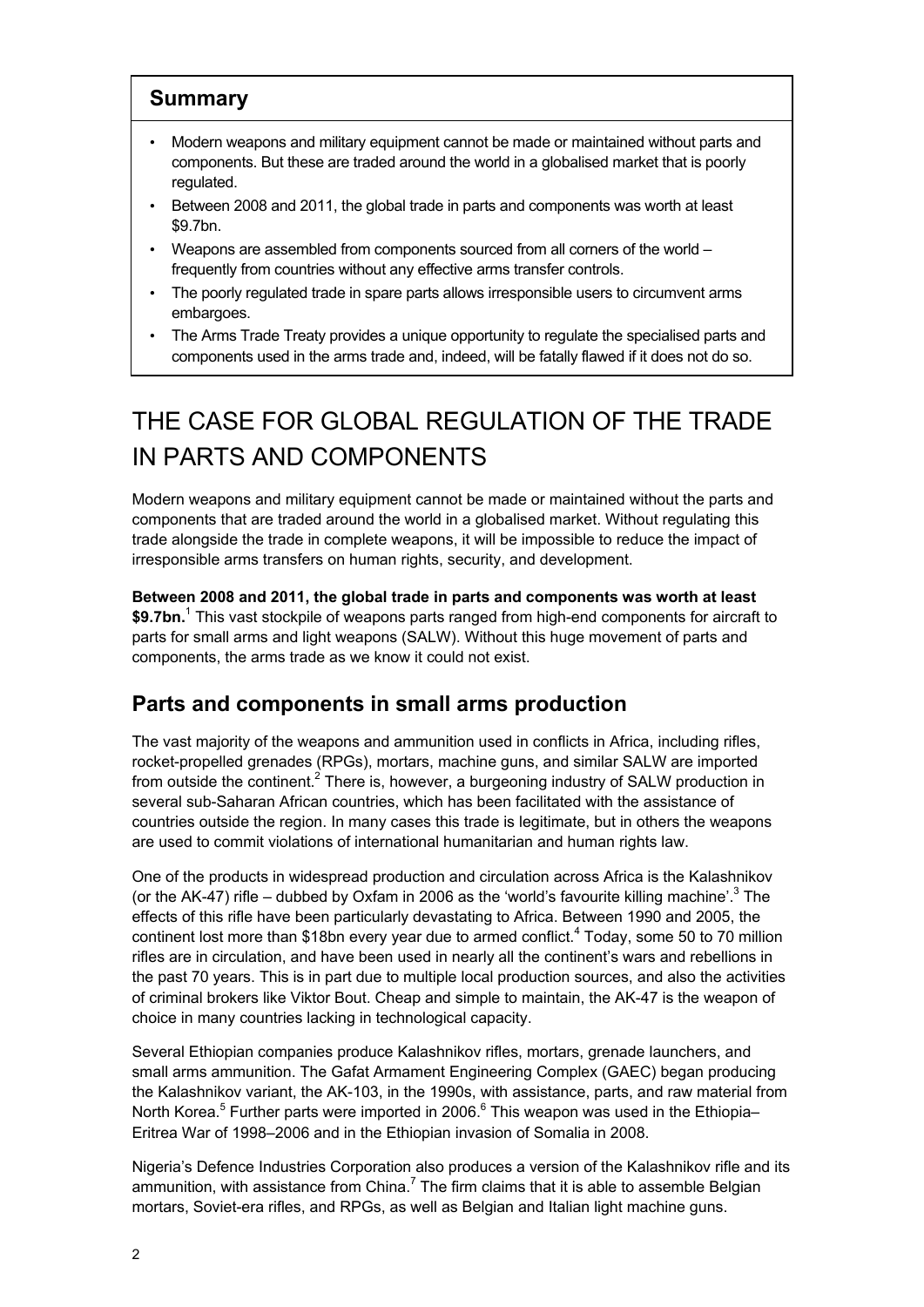Like other producers – in Kenya, Tanzania, Uganda, Namibia, and Zimbabwe – none of these companies could function without assistance, technology, and parts and components from outside Africa – and many of these are transferred without effective controls that would ensure that this trade supports security rather than undermines it.



## **Closing potential loopholes in the Arms Trade Treaty**

At one end of the scale, there is a steady increase in 'online retailers' selling components for SALW around the world.<sup>8</sup> At the other, global defence companies build tanks, aircraft, and other major systems with parts and components from multiple sources and from many countries. BAE, for example, sources major components from six countries for its Challenger 2 tank, which is built in the UK. $9$ 

Some less industrialised countries buy equipment such as tanks or aircraft in kit form; these are transported as components to be put together in the buyer country, in 'licensed production'. In 2011, the Egyptian government signed an extension to a longstanding deal to assemble American M1A1 Main Battle Tanks in Egypt. By the end of the contract, the government will have bought 1,130 M1A1s for assembly in Egyptian factories.<sup>10</sup> Chinese K-8E jet trainer aircrafts are also being assembled in Egypt through a similar deal.<sup>11</sup>

#### **The trade in parts and components is now a global business. Not regulating deals like these under the Arms Trade Treaty (ATT) will create a loophole large enough for nations to equip their entire armed forces outside of the treaty.**

The ability to procure spare parts is essential to maintain weapons and vehicles, and the weak regulation of this trade has significantly blurred the lines between the licit and illicit markets – resulting in a flourishing black market for military spare parts.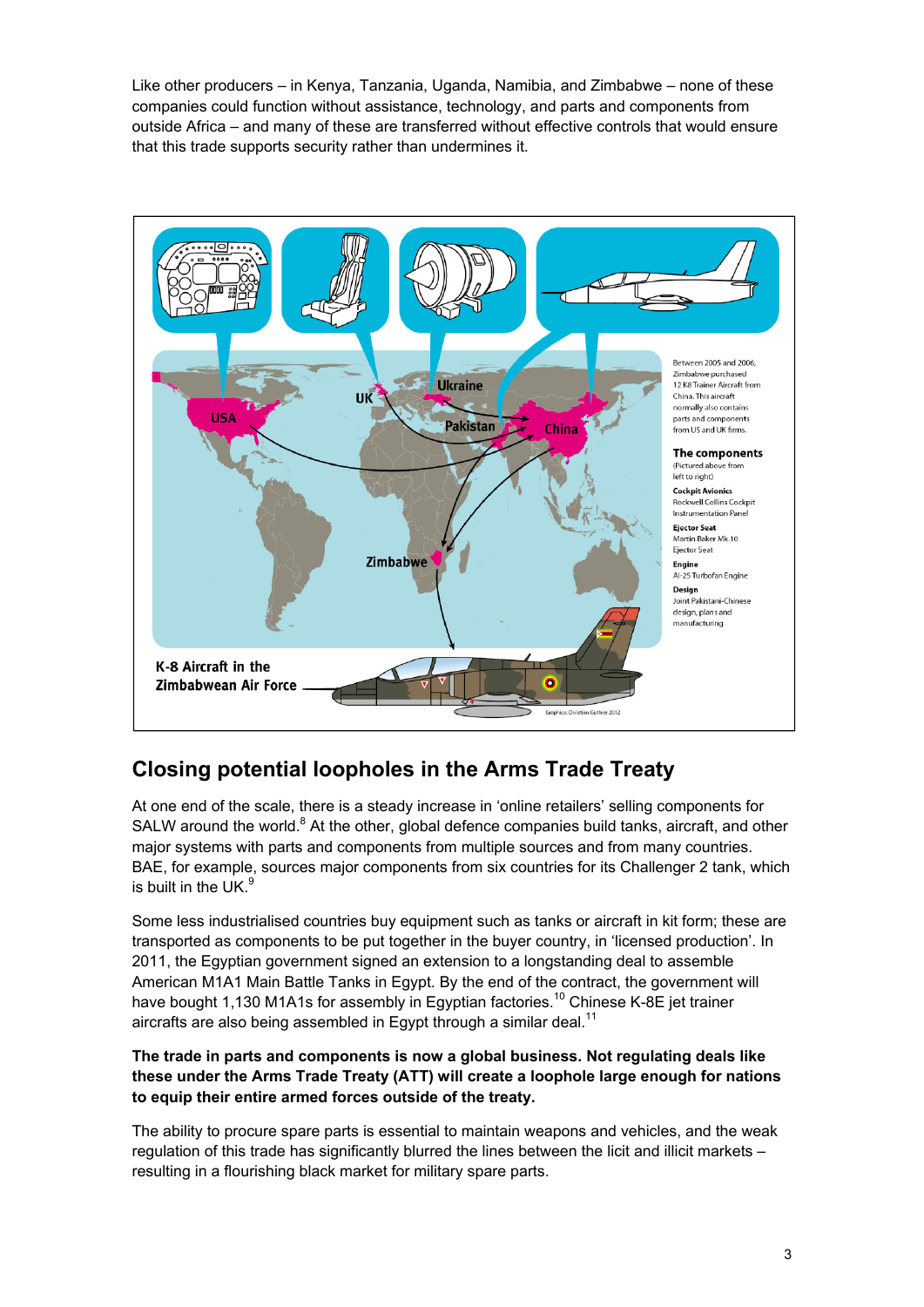Without spare parts, weapons quickly become useless. This applies not only to weapons in the hands of legitimate and responsible security forces, but also to those in the hands of groups who may use them to violate human rights or fuel conflict. Because of such concerns, Libya and Iran have been subject to a series of national, regional, and UN embargoes. The very different ability of these two countries to acquire spare parts underlines the importance of regulating this trade in order to uphold international law and avoid fuelling the illegal arms trade.

### **Libya and Iran**

In 2011, Libya had a theoretical total of 374 combat aircraft, but most of these were inoperable, limiting the Gaddafi regime's ability to attack its own civilians.<sup>12</sup> As early as 2004, US military analyst Anthony Cordesman had described Libya as the 'world's largest military parking lot', as so few of its combat aircraft were in service, after international sanctions had made spares largely unobtainable.<sup>13</sup> Even before NATO introduced a no-fly zone over the country, there had been few reports of attack helicopters or combat aircraft actually being used. Pilots reported flying just a handful of missions, and one aircraft actually crashed due to mechanical failure.<sup>14</sup>

However, the uncontrolled trade in parts has allowed other countries to undermine arms embargoes. Iran has a network of dealers operating in both legal and illegal markets to circumvent US and UN sanctions. It has a substantial air force, including around 300 combat aircraft,<sup>15</sup> 60 per cent of which are estimated to be operational at any one time. These are kept operational by the trade in spare parts and by significant domestic production of components through reverse engineering of equipment that Iran already owns or has been able to obtain on the black market.<sup>16</sup> In 2010, a French dealer was imprisoned in the USA for attempting to export F-5 fighter jet engines and parts to Iran.<sup>17</sup> and the Irish company Mac Aviation Group was charged with purchasing F-5 parts from US firms and illegally exporting them to Iran.<sup>18</sup>

For all these reasons – particularly the globalised nature of the arms trade – it is vital that parts and components are included in a legally binding international ATT. This does not mean that the sale of every nut, bolt, or spring should be controlled. But it does mean **regulating those parts and components that are specifically designed, manufactured, or modified for military purposes**, and which are critical to functioning weapons and their ammunition.<sup>19</sup>

Without global regulation of the trade in parts and components, it will be impossible to effectively regulate any part of the arms trade, as companies will be able to circumvent the rules by shipping weapons in pieces from multiple countries around the globe. **If the legitimate trade in parts and components is globally regulated in a transparent manner by the ATT, then identifying and shutting off the illicit trade will become much easier.** The trade standards contained in the ATT, incorporated into national law by all states party to the treaty, will be the only way to know what is being traded and where, and thus to allow that trade to be controlled.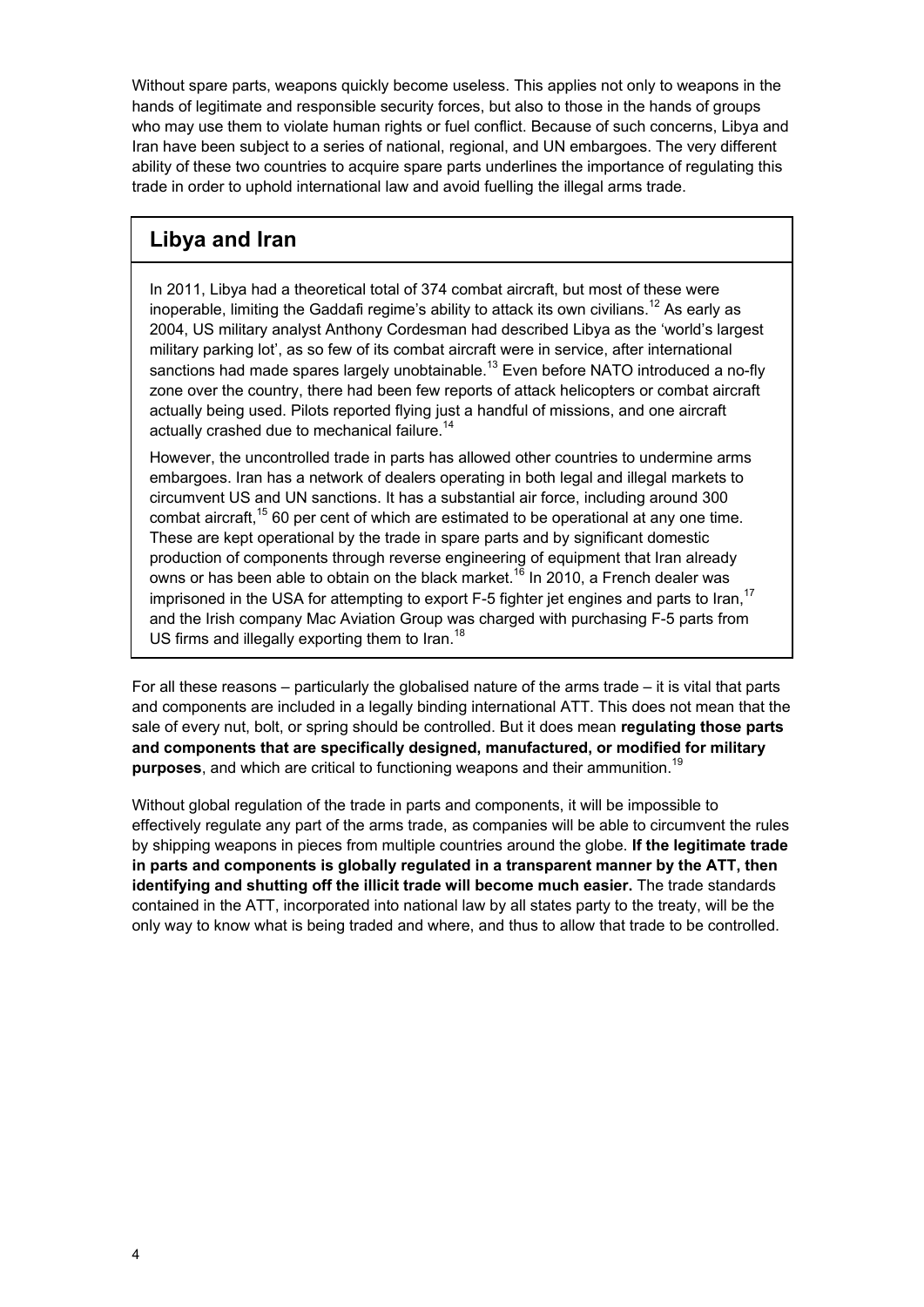# CALL TO ACTION AND RECOMMENDATIONS FOR **NEGOTIATORS**

States that support a robust and effective ATT must advocate strongly for the inclusion of specialised parts and components in the scope of the treaty. This would not include simple items, but only those specifically designed and manufactured for the arms industry.

The global trade in parts and components is an integral part of the arms trade. Weapons and military equipment are built from parts sourced from across the world, or can be shipped across borders in pieces for assembly.

Parts and components are also an integral part of after-sales servicing to maintain or repair equipment, including by irresponsible users. This is true for major items of equipment, such as aircraft and tanks, and also for small arms and light weapons.

All governments should ensure that:

- The ATT includes in its scope all specialised parts and components designed and produced for the arms industry or able to be used in defence equipment;
- Just like all completed weapons and systems, the transfer of parts and components is subject to comprehensive risk assessments undertaken by licensing authorities – particularly because transfers of obscure components may well have a critical role in reviving the full lethal capacity of a weapon or system;
- Transfers of such parts and components are fully included in ATT reporting requirements, with reports made public to enhance transparency and accountability.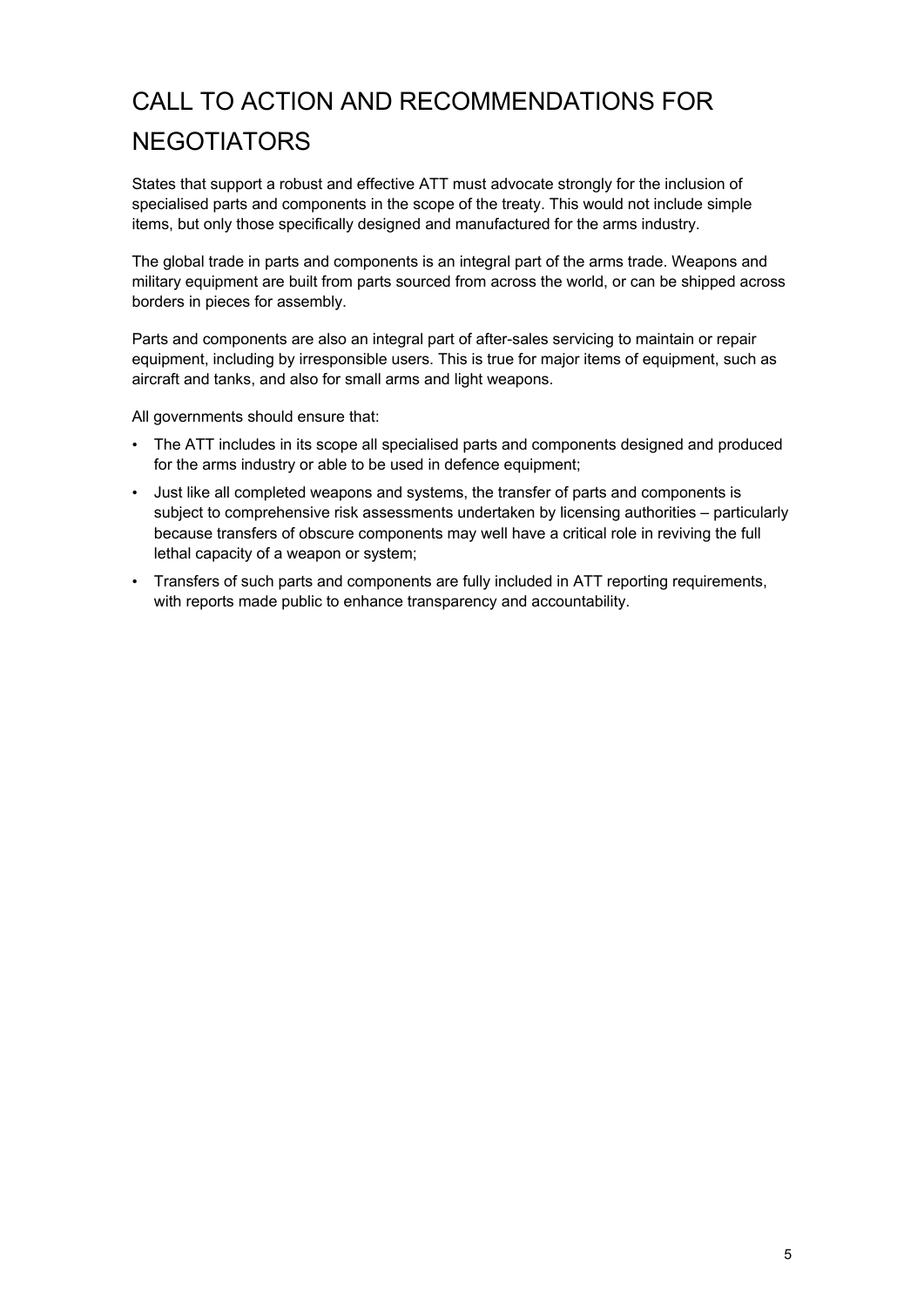## **NOTES**

- <sup>1</sup> UN Comtrade Database 2008-11, http://comtrade.un.org/db/
- <sup>2</sup> D. Hillier (2007) 'Africa's Missing Billions', IANSA, Oxfam, and Saferworld, http://policypractice.oxfam.org.uk/publications/download?Id=366084&dl=http://oxfamilibrary.openrepository.com/ox fam/bitstream/10546/123908/1/bp-africas-missing-billions-111007-en.pdf
- $3$  O. Sprague (2006) 'The AK-47: The World's Favourite Killing Machine', Oxfam International and Control Arms Campaign.
- 4 'Africa's Missing Billions', *op. cit.*, p. 21
- <sup>5</sup> P. Wezeman et al. (2011) 'Arms Flows to Sub-Saharan Africa', SIPRI Policy Paper 30, December 2011, <sup>6</sup> *Ibid.*

- <sup>7</sup> *Ibid*, p.9. Note also that DICON itself states a partnership with Chinese defence manufacturer Poly-Techonolgies China. See http://www.dicon.gov.ng/military1.html
- <sup>8</sup> See, for example: http://www.gunaccessories.com; http://www.gunspares.co.uk; and http://www.armas.es. Such businesses make the global free market in components easily available to all, not just to governments.

<sup>9</sup> See: http://www.army-technology.com/projects/challenger2/

- <sup>10</sup> *Defense Industry Daily* (2012) 'Egypt orders more M1A1 tanks', 10 January 2012. http://www.defenseindustrydaily.com/egypt-847m-request-for-125-m1a1-tanks-03684/
- <sup>11</sup> *Defense Industry Daily* (2010) 'China's K-8 jets: a killer for Myanmar', 30 June 2010. http://www.defenseindustrydaily.com/Chinas-K-8-Jets-A-Killer-for-Myanmar-06457/
- <sup>12</sup> International Institute for Strategic Studies (2010) 'Military Balance 2010', p.263.
- $13$  A.H. Cordesman and R. Faith (2004) 'Military Balance in the Middle East', CSIS, p.96. http://csis.org/publication/military-balance-middle-east-0

<sup>14</sup> See: http://aviation-safety.net/wikibase/wiki.php?id=121151

<sup>15</sup> A.H. Cordesman and A. Wilner (2012) 'U.S. and Iranian Strategic Competition: The Conventional and Asymmetric Dimensions', CSIS, pp.33-38. http://csis.org/files/publication/120221\_Iran\_Gulf\_MilBal\_ConvAsym.pdf

<sup>16</sup> *Ibid*., p.34.

<sup>17</sup> U.S. Department of Justice (2011) 'Summary of Major U.S. Export Enforcement and Embargo-Related Criminal Prosecutions: 2007 to the Present', September 2011. http://www.justice.gov/nsd/docs/summary-eaca.pdf

<sup>18</sup> *Ibid*.

<sup>19</sup> For example, Chips Investment Casting Inc of Taiwan supplies parts for a variety of different weapons and vehicles. It produces small, specialised parts for weapons, from pistols and shotguns to turbopropellers for aero engines, and sells to defence companies in Asia, the Middle East, Australia, Europe, and the Americas. Details drawn from various websites, including: http://www.importgenius.com/suppliers/chips-investment-casting-inc; http://electronics.taiwantrade.com.tw/ORG/front/searchserv.do?method=listProductProductDetail&local e=2&MEMBER\_TYPE=4&WEB\_OPEN=0&DOMAIN\_NAME=chips&DOMAIN\_NAME\_FLAG=0&compa ny\_id=7008&catalog\_id=123944&come\_soon=0; and http://en.chips-casting.com/profile.